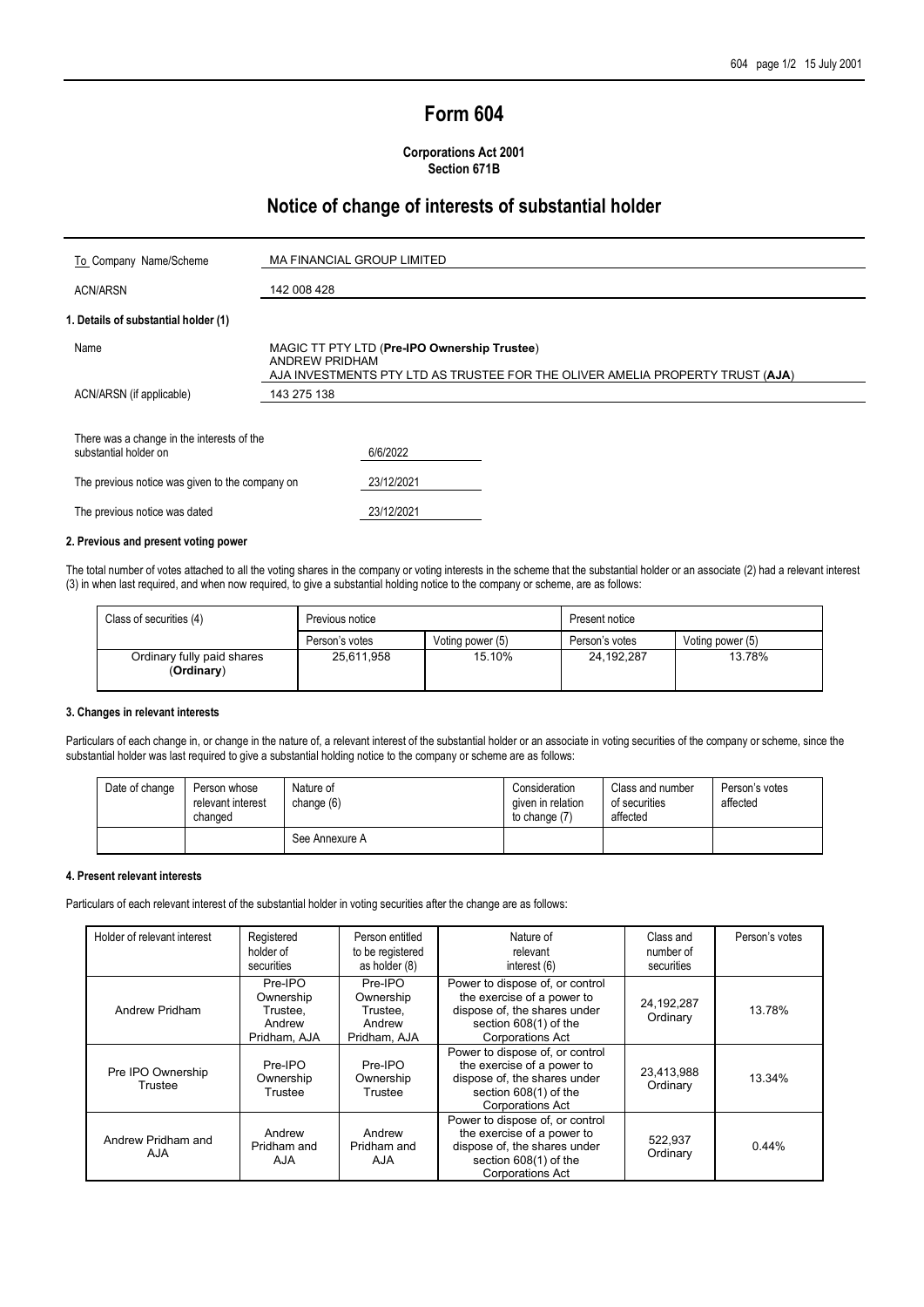#### **5. Changes in association**

The persons who have become associates (2) of, ceased to be associates of, or have changed the nature of their association (9) with, the substantial holder in relation to voting interests in the company or scheme are as follows:

| $\cdots$<br>Name and ACN/ARSN<br>t applicable)<br>(IT | association:<br>Nature<br>ОT |
|-------------------------------------------------------|------------------------------|
| Not applicable<br>No <sup>+</sup>                     |                              |

#### **6. Addresses**

The addresses of persons named in this form are as follows:

| Name                      | Address                                                                            |
|---------------------------|------------------------------------------------------------------------------------|
| Pre-IPO Ownership Trustee | Level 27, Brookfield Place, 10 Carrington Street, Sydney NSW 2000                  |
| Andrew Pridham, AJA       | c/- MA Financial Group Limited, Brookfield Place, 10 Carrington Street, Sydney NSW |
|                           | 2000                                                                               |

## **Signature**

**sign here** Autre Pruchase date 8 June 2022

print name ANDREW PRIDHAM Capacity Director and in his own capacity